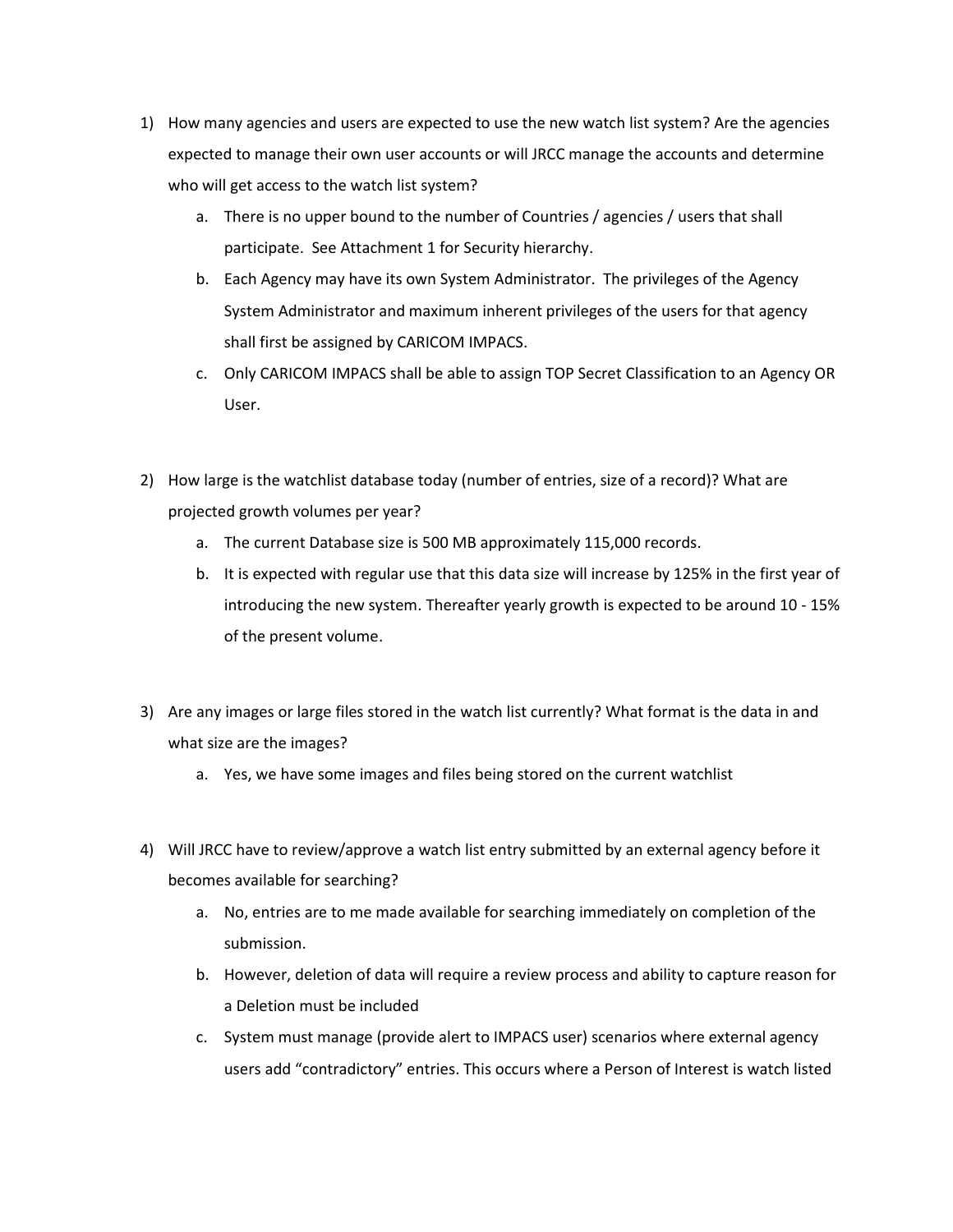by two or more agencies with differing "Action Requests". This scenario must be immediately flagged for IMPACS review with the contending agencies.

- 5) Will JRCC have to review all potential watch list hits and send notifications to the originating agency for an acknowledged hit?
	- a. Yes, this is required
- 6) We understand that all API files (including transport, person, and documents) are searched in real-time against the watch list. Are there any other systems searching the watch list and what is the expected number of searches for each type of watch list?
	- a. The watch-list will be utilized for other purposes such as Visa vetting's, Work Permits, etc.
	- b. Stored Procedures and / or Web services (combinations) should be used to standardize the search and response process of the watch-list.
	- c. A mechanism must be defined to capture the source / purpose of the search
- 7) Is the search against the watch list by  $3^{rd}$  party systems expected to be provided as a web service/API? Or is a user interface expected to allow other 3<sup>rd</sup> party systems to search the watch list?
	- a. Both scenarios must be facilitated.
- 8) What is the required notification method upon a Watch list hit to the JRCC members email, SMS, other?
	- a. It is expected that two user interfaces be provided by the application, an active real time UI for entering and reviewing entries (primarily used by the member states agencies) and the other UI to be used by IMPACS staff, from which users will have the ability view POI data, upload document (hit reports, stored as PDF).
	- b. This UI should also display hit alerts\notifications as popups.
	- c. Hit notification is also to be provided via email.
	- d. Merits of Secure SMS can be discussed during the mandatory Discovery Session